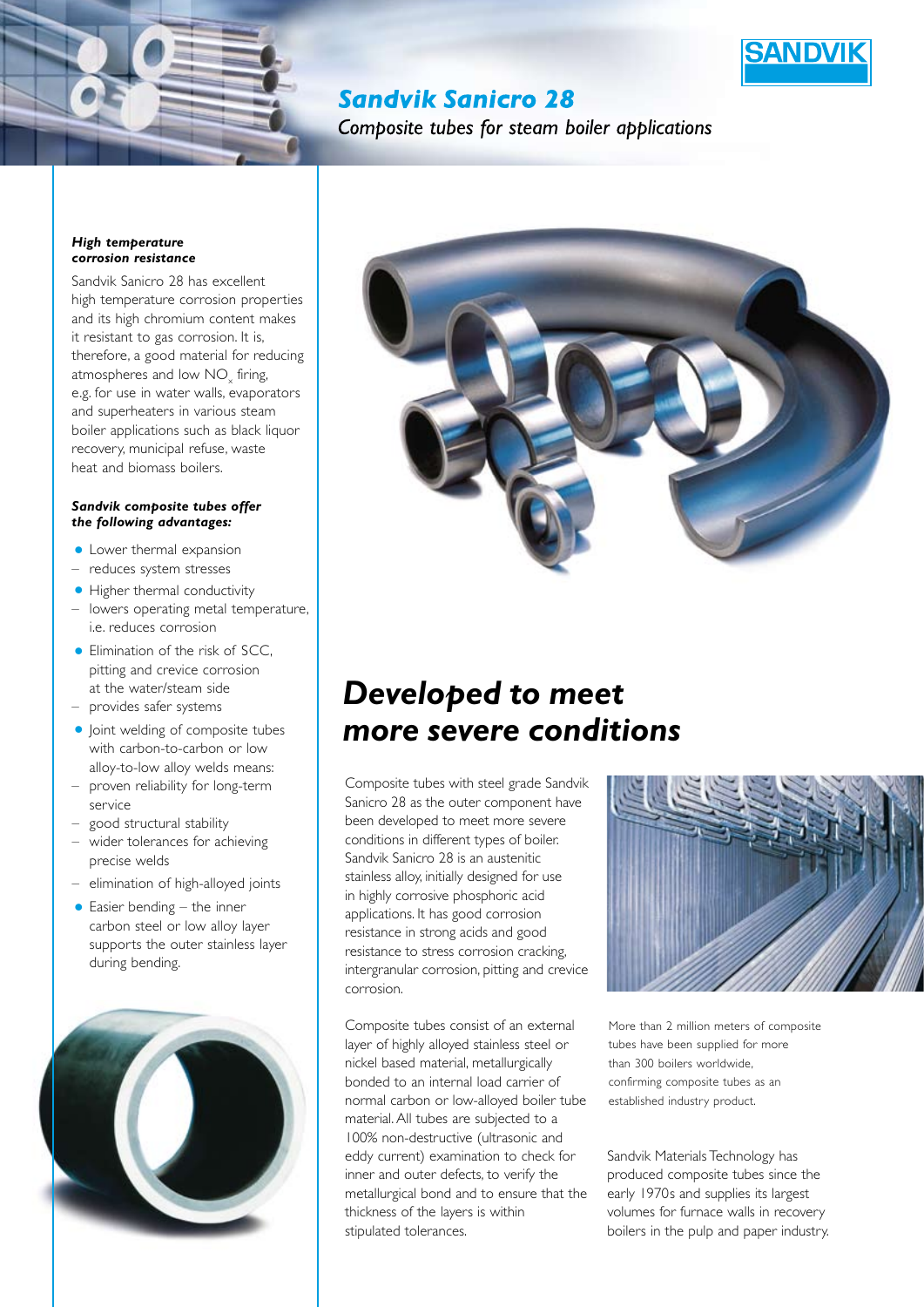## *Grades*

## **Outer component**

Sandvik Sanicro 28, UNS N08028, W.-Nr. 1.4563, EN 1.0216-5, EN 1.4563, SS 2584. Sandvik Sanicro 28 is used as composite tube cladding. The pressure vessel design calculation is based on the load-carrying component, which is a normal boiler tube material (see below).

The cladding is often considered as only corrosion protection, whereas, in fact, it will add significant strength to the tube.

## **Chemical composition, Sandvik Sanicro 28 (nominal), %**

## **Typical inner components**

Normal boiler tube materials such as: Sandvik 4L7 (ASME SA210 A1, EN 1.0425, P265GH, W.-Nr. 1.0405, ST 45.8.III, SS 1435).

Sandvik HT8 (ASME SA213 T22, EN 1.7380, W.-Nr. 1.7380, 10CrMo910, SS 2218).

Sandvik HT7 (ASME SA213 T91, EN 1.4903, W.-Nr. 1.4903, X10CrMoVNb 9-1).

| C <sub>max</sub> | Si max | Mn max | P max | <b>S</b> max | $\mathbf{C}_{\mathbf{r}}$ | Ni |  |
|------------------|--------|--------|-------|--------------|---------------------------|----|--|
| 0.020            |        | 2.0    | 0.025 | 0.015        |                           |    |  |

## **Chemical composition, load carrying (normally inner) components (nominal), %**

| <b>Sandvik</b>  | C.   | Si  | Mn  | P max | <b>S</b> max | $\mathsf{c}$ r           | Ni max                   | Mo  | Other                    |
|-----------------|------|-----|-----|-------|--------------|--------------------------|--------------------------|-----|--------------------------|
| 4L7             | 0.21 | 0.3 | 0.7 | 0.030 | 0.015        | $\overline{\phantom{a}}$ | $\overline{\phantom{0}}$ | -   | $\overline{\phantom{0}}$ |
| HT <sub>8</sub> | 0.10 | 0.3 | 0.5 | 0.020 | 0.020        | 2.3                      | $\overline{\phantom{m}}$ | 1.0 | $\overline{\phantom{m}}$ |
| HT <sub>7</sub> | 0.10 | 0.4 | 0.5 | 0.020 | 0.010        | 8.5                      | 0.40                     | 1.0 | V, Nb, N                 |

## **Specifications**

Sandvik specifications 7-1-0009, 7-1-1169, 7-1-1288 PED 97/23/EC. EN 10216-2, EN 10216-5, EN 12952-2 Annex C. ASME Section I and Section II ,VD-TÜV Werkstoffblatt 541 03.2001.

## **Mechanical properties at 20°C, Sandvik Sanicro 28**

| Proof strength $R_{p0.2}$ | Tensile strength $R_{m}$ | <b>Elongation A, %</b> | <b>Hardness HRB</b> |
|---------------------------|--------------------------|------------------------|---------------------|
| MPa, min.                 | <b>MPa</b>               | min.                   | max.                |
| 220                       | 550-750                  | 40                     | 90                  |

| Physical properties, Sandvik Sanicro 28 |                   |                    |  |  |  |
|-----------------------------------------|-------------------|--------------------|--|--|--|
| <b>Density</b>                          | g/cm <sup>3</sup> | Ib/in <sup>3</sup> |  |  |  |
|                                         | 8.0               | 0.29               |  |  |  |
|                                         |                   |                    |  |  |  |

## **Thermal expansion/conductivity**

The composite tube values below have been calculated for a 63.5mm  $\times$  6.53mm minimum wall overall dimension, with a Sandvik Sanicro 28 outer component = 1.65mm average wall and a carbon steel inner  $component = 4.88$ mm minimum wall.



Sandvik Sanicro 28 -4L7 ··· Sandvik Sanicro 28/4L7 - HT8 ··· Sandvik Sanicro 28/HT8 - HT7 ··· Sandvik Sanicro 28/HT7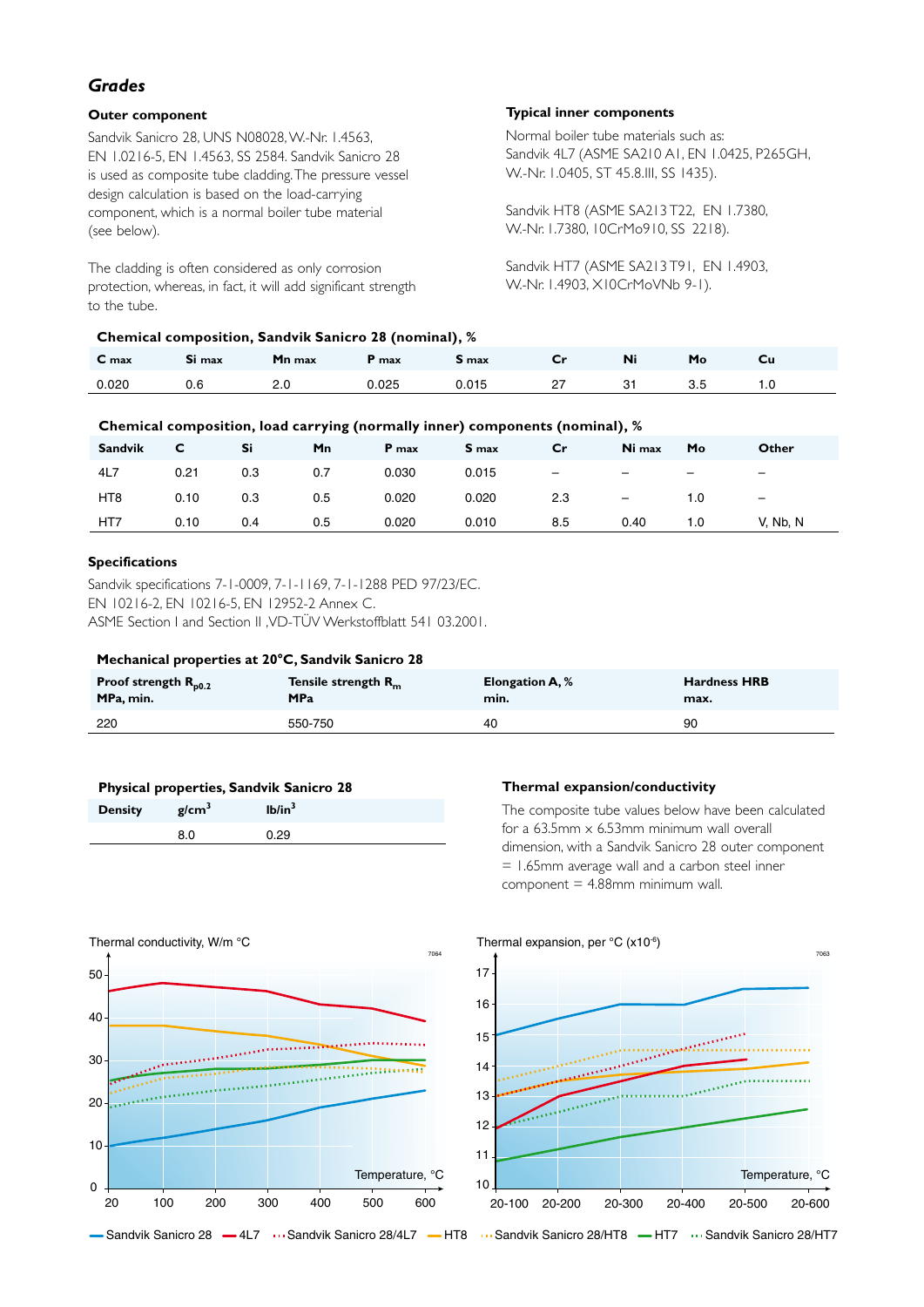## *Welding*

## **Butt welding**

Butt welding of composite tubes should be carried out in such a way that dilution is kept under control.

The melting point of the bonding zone is lower than the melting point of the stainless steel. If the bonding zone is exposed to heat input, local melting may occur.

In order to obtain the optimum corrosion resistance and mechanical properties of the welded joints, the following edge preparation, figure 1, and welding sequence, figure 2, are recommended. Recommendations of welding methods, filler metal and welding parameters are listed in table 1.

## **Panel welding**

Shop welding of panels should be carried out with a machine specially designed for the purpose. The weld should not penetrate the stainless steel layer of the composite tube, as this may result in hot cracking or formation of brittle weld structures. Furthermore, excessive dilution of the fully austenitic stainless steel filler metal during fin welding (carbon steel fin) may also lead to hot cracking or a brittle weld structure.



Figure 1. Edge preparation.



Figure 2. Welding sequence.

## **Table 1. Welding methods, filler metal and welding parameters**

| Pass<br>(Ref. to<br>figure 2) | Welding<br>method                                                                                  | . .<br>Filler metal                                                                                                 | <b>Correspond to</b>                                                                    | Max. heat input<br>kJ/mm (kJ/in)                 | Max.<br>interpass<br>$^{\circ}$ C ( $^{\circ}$ F) |
|-------------------------------|----------------------------------------------------------------------------------------------------|---------------------------------------------------------------------------------------------------------------------|-----------------------------------------------------------------------------------------|--------------------------------------------------|---------------------------------------------------|
| Root run (A)                  | TIG/MIG (GTAW/GMAW)/(141/132)<br>MMA (SMAW/111)                                                    | Depending on load<br>carrier used                                                                                   | Depending on load<br>carrier used                                                       | Depending on load<br>carrier used $1/2$          |                                                   |
| Filler run (B)                | TIG/MIG (GTAW/GMAW)/(141/132) Depending on load<br>MMA (SMAW/111)                                  | carrier used                                                                                                        | Depending on load<br>carrier used                                                       | Depending on load<br>carrier used $1/2$          |                                                   |
| Top run $(C)$ 3)              | TIG/MIG (GTAW/GMAW)/(141/132)<br>TIG/MIG (GTAW/GMAW)/(141/132)<br>MMA (SMAW/111)<br>MMA (SMAW/111) | Sandvik 27.31.4.LCu<br>Sandvik Sanicro 60 <sup>4)</sup><br>Sandvik 27.31.4.LCuR<br>Sandvik Sanicro 60 <sup>4)</sup> | AWS A5.9 ER 383<br>AWS A5.14 ER NiCrMo-3<br>AWS A5.9 E 383-16<br>AWS SFA5.11 E NiCrMo-3 | 1,0(25,0)<br>1,0(25,0)<br>1,0(25,0)<br>1,0(25,0) | 150 (300)<br>100 (212)<br>150 (300)<br>100 (212)  |

 $1)$  Higher heat input may be applied for the root and filler runs if the stainless peel off is increased. <sup>2</sup> Contact Sandvik for advice.

3) MMA is recommended for manual welding to ensure low penetration and to maintain mechanical strength.

4) For more corrosive conditions use Sandvik Sanicro 60.

## *Tangential panels*

GMAW (135/MIG) welding with Sandvik 27.31.4.LCu or Sandvik Sanicro 60 welding wire is recommended for this kind of construction. Welding is performed in a single pass, from the inside of the panel, in the natural joint formed between the tubes, see figure 3.

## *Finned panels*

GMAW (135/MIG) or SAW (12) welding are suitable methods for fabricating finned panels. The choice of filler metals depends on the fin material to be used.

A basic flux should be used in SAW welding. In



Figure 3. Welded tangential panel.



general, dilution should be minimized in order to avoid hot cracking or brittle weld metal structures. The impurity level in carbon steel fin materials should be considered in order to minimize the susceptibility for hot cracking.

Thick fins should be bevelled in order to minimize the amount of fin material in the weld, see figure 5.

## *Bending*

In principle, composite tubes can be bent by the same methods as those used for single component tubes.



Figure 4. Welded finned panel. The state of fins. Figure 5. Edge preparation of fins.